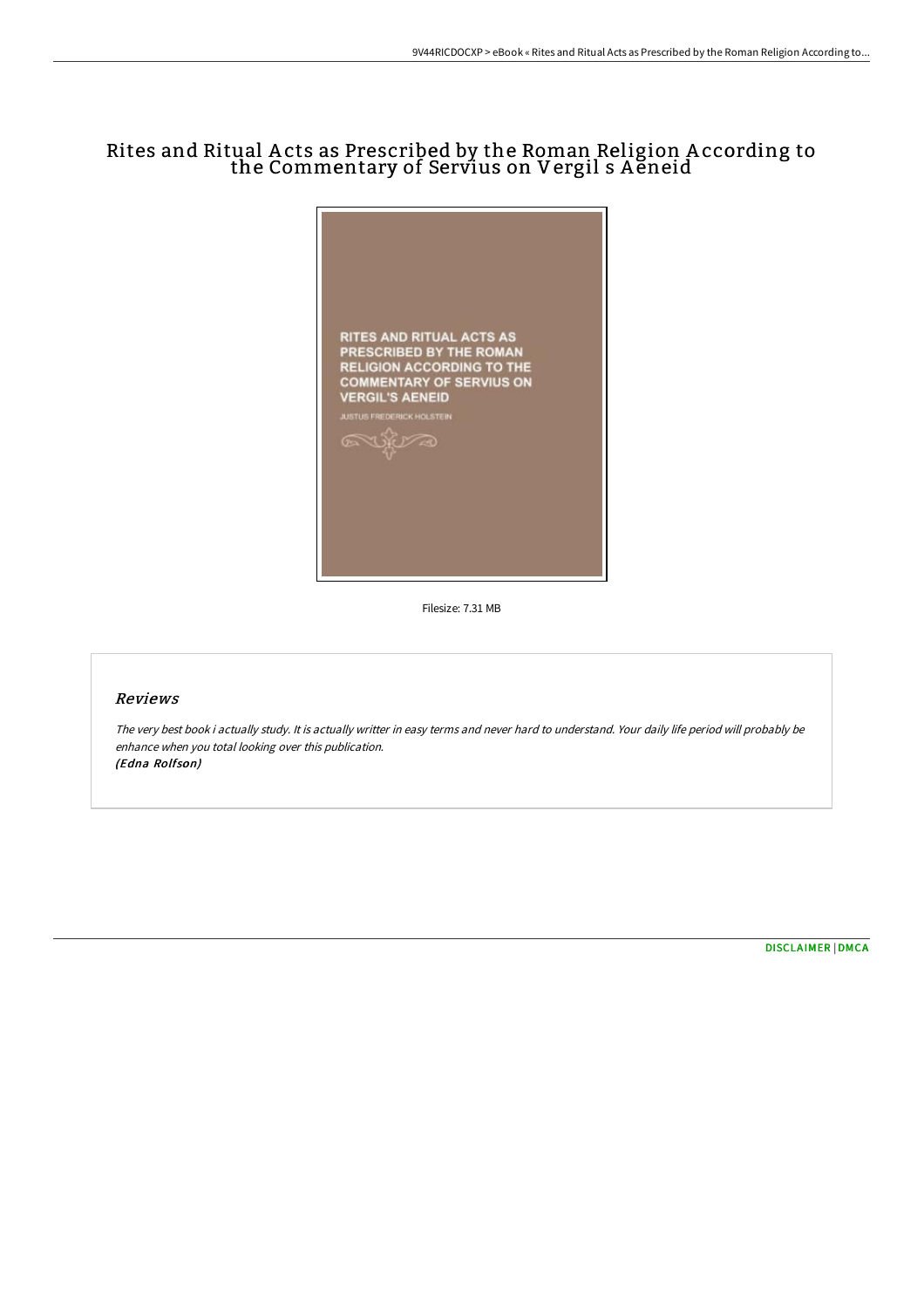### RITES AND RITUAL ACTS AS PRESCRIBED BY THE ROMAN RELIGION ACCORDING TO THE COMMENTARY OF SERVIUS ON VERGIL S AENEID



To get Rites and Ritual Acts as Prescribed by the Roman Religion According to the Commentary of Servius on Vergil s Aeneid PDF, please follow the hyperlink under and download the document or have access to other information that are related to RITES AND RITUAL ACTS AS PRESCRIBED BY THE ROMAN RELIGION ACCORDING TO THE COMMENTARY OF SERVIUS ON VERGIL S AENEID book.

Theclassics.Us, United States, 2013. Paperback. Book Condition: New. 246 x 189 mm. Language: English . Brand New Book \*\*\*\*\* Print on Demand \*\*\*\*\*.This historic book may have numerous typos and missing text. Purchasers can usually download a free scanned copy of the original book (without typos) from the publisher. Not indexed. Not illustrated. 1916 edition. Excerpt: . the sacrifice is not acceptable to the gods (IV: 219). He who sacrifices, be he the pontifex or a magistratus, in the cinctus Gabinus, i. e. the toga rolled up in a peculiar fashion and drawn over the head (V:755; VII: 612), pours water and wine upon the forehead of the victim, in order to test it thereby. If it is frightened and shudders, it is not fit for sacrifice (VI: 244). Besides wine he also uses frankincense, with these words: mactus est taurus vino vel ture (IX: 641); hence the word mactare = magis augere. Then he sprinkles over the victim, the hearth and the offering-knife horna mola salsa, i. e. flour-mixed salt, hence immolatio, immolare (II:133; IV: 57; X:541); furthermore, he makes a certain gesture with the oFering-knife along the back of the animal, from head to tail (XII: 173) and delivers the victim to the attendant, who kills it; cultrum supponere is the euphemistic expression (VI: 248). When the exta, i.e. heart, liver, lungs etc., after a thorough investigation, are found to be acceptable, they are carefully prepared and offered to the gods. The rest of the animal, the roasted meat, simply called viscera (I: 211; VI: 253), belongs to the priests, who then close the solemn act with a feast (III:231).--At private sacrifices the meat belongs to those who make the sacrifice and to their friends. Formerly after the sacrifice at the ara maxima of Hercules a so-called visceratio,...

Read Rites and Ritual Acts as Prescribed by the Roman Religion According to the [Commentar](http://techno-pub.tech/rites-and-ritual-acts-as-prescribed-by-the-roman.html)y of Servius on Vergil s Aeneid Online

Download PDF Rites and Ritual Acts as Prescribed by the Roman Religion According to the [Commentar](http://techno-pub.tech/rites-and-ritual-acts-as-prescribed-by-the-roman.html)y of Servius on Vergil s Aeneid